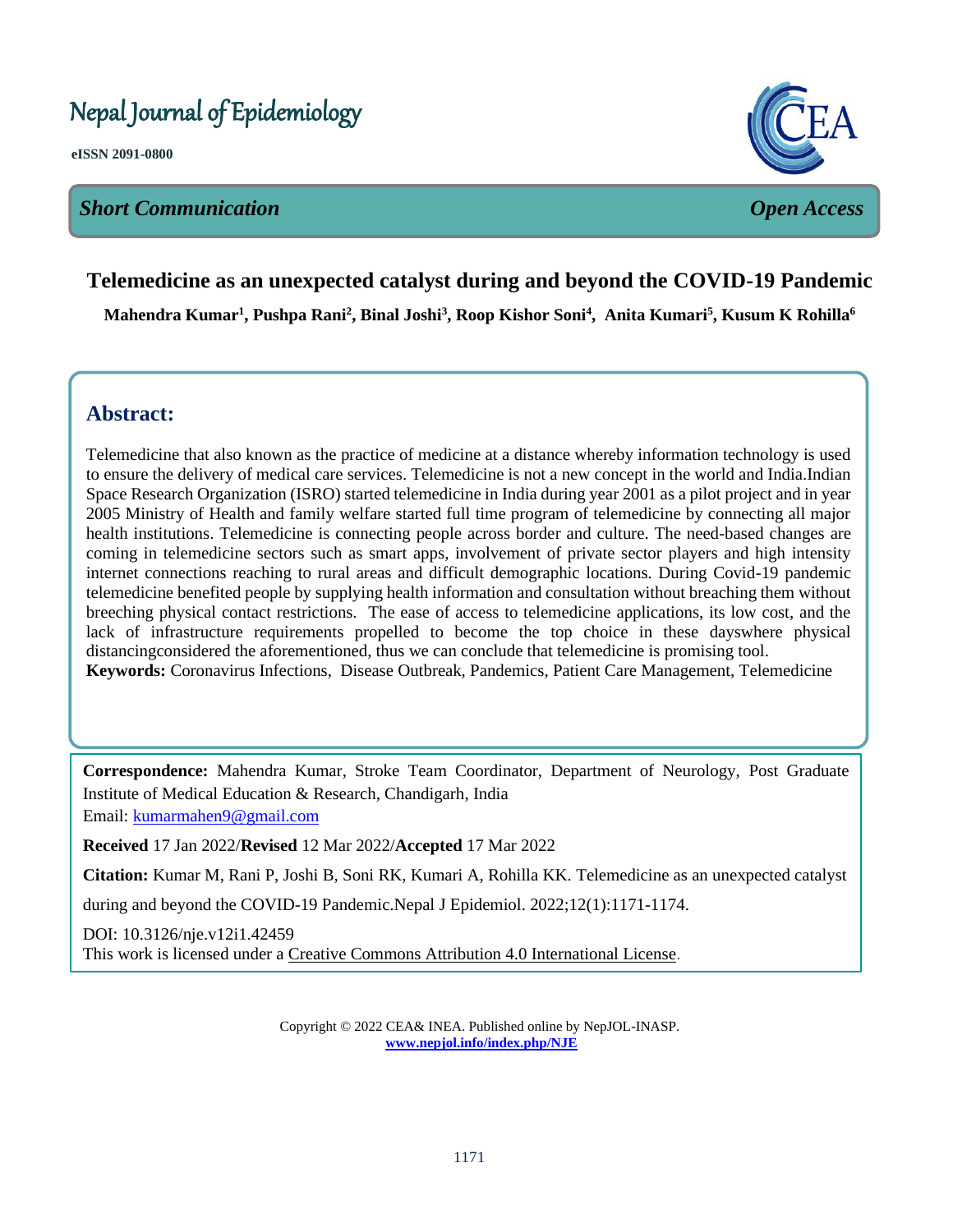# **Background**

Health for all India's mission is experiencing a major roadblock due to the lack of availability of an adequate number of doctors and nurses, especially in the underprivileged areas of the country due to the misdistribution of resources [1]. In India, the most recent data shows a doctor-to-patient ratio of about 0.62:1000 people, which is far much lower than the recommended 1:1,000 as per World Health Organization (WHO) [2, 3]. COVID-19 persistent spread worsens the situation further by creating an acute shortage of health care professionals, especially qualified doctors [4].

Pandemics pose challenges to any health care systems and restrict face-to-face physician-patient communication. The emergence of the coronavirus disease in laterpart of 2019 has changed our lives drastically. To flatten the curve of COVID-19, social distancing restrictions and lockdowns have been announced by civic agencies globally. The routine outpatient department (OPD) has not been functioning to full capacity in physical mode at most hospitals and has led to an increasing dependence on virtual medical visits to their patients [5]. World Health Organization and the Centers for Disease Control also suggest encouraging telemedicine to provide a safe and effective alternative to physical visits.

During pandemic, health systems are under pressure to weigh aforementioned limitations to meet increasing demands. Social distancing restrictions in COVID pandemic have provided a unique opportunity for the widespread use of telemedicine. There has been an exponential increase in usage of telemedicine in COVID-19 pandemic. Therefore to provide uninterrupted health coverage to every corner of society, telemedicine is the answer to bypass and break the COVID-19 infection chain [6].

#### **What is Telemedicine?**

Telemedicine is part of telehealth. The word "Tele" meaning "distance" and "Medicine" meaning "to heal". Another synonymous of telemedicine by Time Magazine as "healing by wire" [7]. Telemedicine also refers to the practice of medicine at a distance whereby information technology is used to ensure the delivery of medical care services. By using mobile phones, laptops and computers, healthcare providers and doctors can communicate with their patients virtually and write prescriptions or follow-ups [8,9].

#### **Advantages of Tele medicine**

As a combination of both technologies and devices telemedicine supports health care centers to assess the health status of people sitting from a far overcoming geographical barriers and connecting users remotely. Telemedicine also reduced cost and effort as well as time, as patients does not need to travel long distances to get consultation as well as treatment.Thus, family and caregivers'inconvenience are also reduced significantly [10].

Newer technology has enabled the digitization of records, to provide better coverage to privacy. Telemedicine can help in the decongestion of hospitals for routine visits of the patient such as regular or routine check-ups or continuous monitoring,and nonsurgical treatment. Thus, this can reduce the burden on health centers already crumbling due to the pressure of the current pandemic. Before COVID-19 pandemic, usage of telemedicine in USA was about 8% only, since announcement of the COVID-19 pandemic a stark increase of 683% usage of telemedicine [7].

# **Telemedicine services in India**

Telemedicine is not novice concept in the world along with India. WHO defined telemedicine as "healthcare services delivery to a distance" [11]. Continuity in follow-up through telemedicine can help patients to better manage their disease's condition and adhere to their medication regimens? Reference Telemedicine works are either real-time or store-and-transfer models. This depends on data relay, availability of network, and infrastructure facilities. In India, most common model used for telemedicine networks is hub-and-spoke model, where the hub is typically a tertiary level healthcare center like medical college hospitals and spokes are the peripheral health facilities such as sub-centers, community health centers, primary health care centers, and district hospitals [12]. India has one of the cheapest costs of data available in mobile networks. Various type of free software currently available, such as Google meet, Skype, Zoom, WhatsApp and Webex. An availability of good camera quality mobile phones allowsproper teleconsultation evaluation of any patient.

# **Experts' and users opinions about Telemedicine**

The recent updates in telemedicine practice guidelines, massive advancement of internet infrastructure and internet speed, improved information storage databases, made telemedicine stress-free and user-friendly. Importantly many studies reported that patients, doctors, and clinical experts are in favor of telemedicine due to a sense of comfort at being home, and interaction with physician increasing acceptance amongst patients [13]. Another large benefit of using telemedicine is short triage, which can be done even before the arrival of the patient at the health care center. In lower-income countries like India, telemedicine effectively reduces transport costs and health consultation expenses.

Additional benefits of telemedicine are that they do not requirement of multi-infrastructure set-up, low-cost operations, all specialist availability on a single platform and it save time and efforts. Furthermore, in remote areas, telemedicine is a gift and the distance factor is completely wiped out so that patients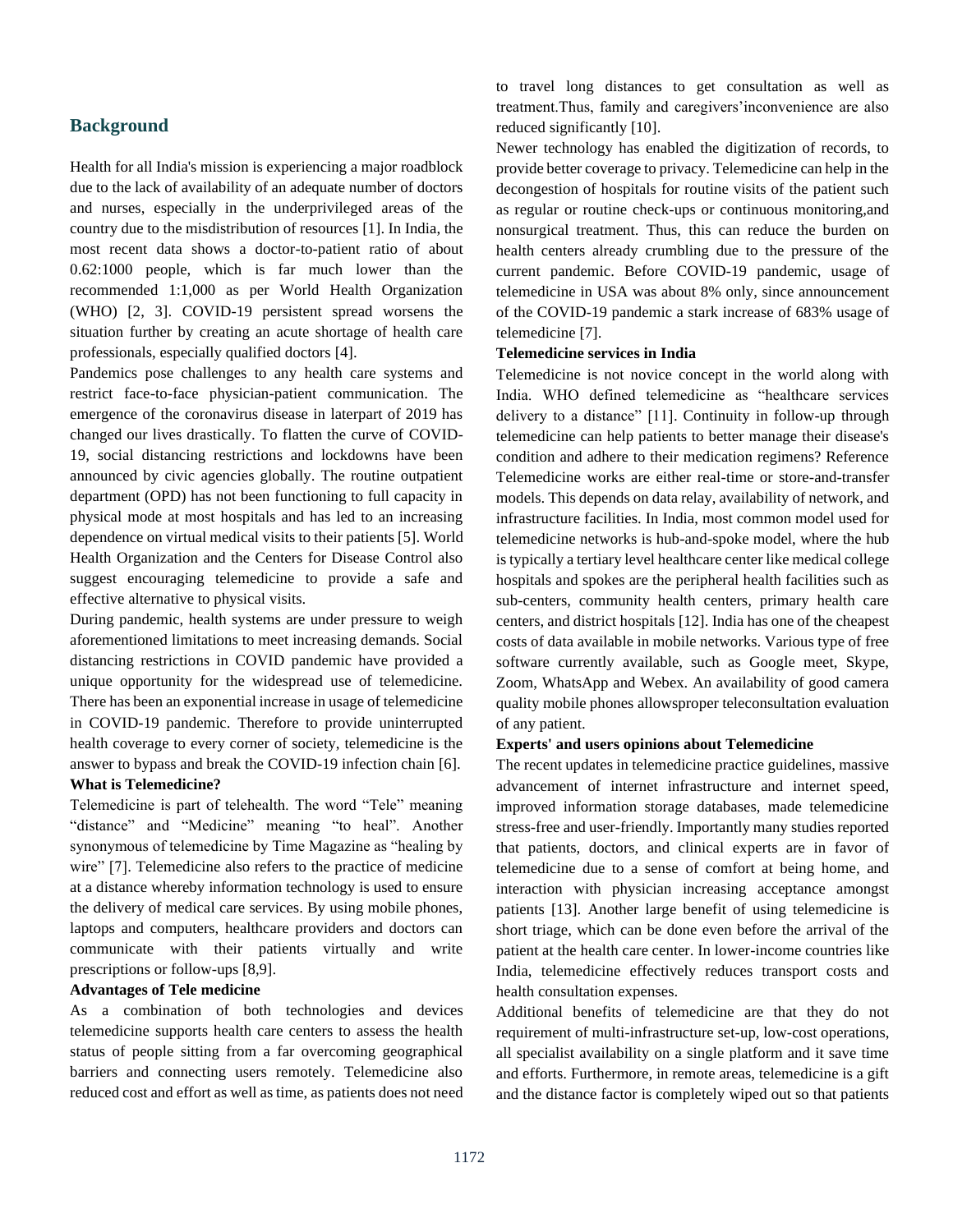from anywhere can receive specialist consultations irrespective of the distance.

Another study form Poland reported that the participants acknowledge the positive impact of telemedicine. They found it more comfortable to share their problems with their doctors [14]. Paucity of researches examined effectiveness of telemedicine and their finding suggested that it reduced both hospital admissions and cost of treating any patients [15]. Another study from India by Dash S, et al also highlighted positive role of telemedicine during COVID-19 pandemic [16].

#### **Constraints to Telemedicine**

Apart from the many benefits and advantages of telemedicine, there are some limitations too. Many doctors believe that technical issues are the main barrier encounteredin telemedicine. In the absence of a physical examination, doctors are not 100% sure about the initial diagnosis because any important sign or symptom may be missed.

Another common concern with telemedicine is the lack of effective interaction between doctor and patient and missing the "human touch" [7]. Furthermore there is an urgent need to improve awareness about telemedicine and strong technical support to providers and end-users for a sound experience of consultation [17].

A study sharing experience of telemedicine during pandemic from Madhya Pradesh conducted by Saxena S, et al. India also reveals that expansion of telemedicine is still a concern and people prefer physical outpatient department (OPD) than tele mode [18].

The risk of a communication gap or language can be a barrier. People do not want to pay high consultation fees for online consultations, which is an odd but true fact. Many people found this expensive as, without any physical visit, there is no physical examination that is as accurate as that of the physical model.

#### **For support and cons of Telemedicine**

#### **A. For Support of telemedicine**

• It promote social distancing and reduce chance of hospital burn infection

- Promote health care delivery in remote and far ahead areas
- Open new door for opportunities in health care

• Provide better privacy and solve mobility concerns of patients who found it difficult to reach health centers

• Reduce cost and investment

#### **B. Cons of Telemedicine**

- Required high end internet connectivity
- Consenting and ethical issue in some cases
- Need to improve tele infrastructure
- Patient satisfaction is still a concern.

The world has not yet got rid of the pandemic and many phases are to come. Today telemedicine is becoming popular at a rapid pace. Telemedicine has been found to be the mainstay of patient care during the current pandemic. Telemedicine helped to provide critical patient follow-ups continuity and avoid exposure to health systems and healthcare workers.

#### **Acknowledgement**

None

#### **Authors' affiliations:**

<sup>1</sup>Stroke Team Coordinator, Department of Neurology, PGIMER, Chandigarh, India

<sup>2</sup>All India Institute of Medical Sciences, Rishikesh, India

<sup>3</sup>Manikaka Topawala Institute of Nursing Charotar University of Science and Technology, India

<sup>4</sup>PGIMER, Chandigarh, India

<sup>5</sup>Captain at Military Nursing Core, Indian Army Chandigarh, India

<sup>6</sup>Ph.D. Scholar (Palliative Care), All India Institute of Medical Sciences, Rishikesh, India

#### **Authors' contribution**

All authors have made substantial contributions to all of the following: (1) the conception and design of the study (2) drafting the article or revising it critically for important intellectual content, (3) final approval of the version to be submitted

#### **Competing interests**

There is no conflict of interest for any author of this manuscript. **Source of Support:**

This research did not receive any specific grant from funding agencies in the public, commercial, or not-for-profit sector.

# **References**

1. Kasthuri A. Challenges to Healthcare in India - The Five A's. Indian J Community Med. 2018 Jul-Sep;43(3):141-143.

[https://doi.org/10.4103/ijcm.IJCM\\_194\\_18.](https://doi.org/10.4103/ijcm.IJCM_194_18) PMiD: 30294075; PMCiD: PMC6166510.

2. Kumar R, Pal R. India achieves WHO recommended doctor population ratio: A call for paradigm shift in public health discourse! J Family Med Prim Care. 2018;7(5):841-4. https://doi.org/10.4103/jfmpc.jfmpc $218$  18

PMid:30598921 PMCid:PMC6259525

3. Bennett B. Using Telehealth as a Model for Blockchain HIT Adoption. Telehealth and Medicine Today [online] 2020. [cited 18 March 2022] Available from URL:

[https://www.middleeastmedicalportal.com/using-telehealth-as](https://www.middleeastmedicalportal.com/using-telehealth-as-a-model-for-blockchain-hit-adoption/)[a-model-for-blockchain-hit-adoption/](https://www.middleeastmedicalportal.com/using-telehealth-as-a-model-for-blockchain-hit-adoption/)

4. Sharma Raman KM, Rohilla Kusum K. .-19 Infodemic: Evaluating Information-Seeking Behaviour Among Healthcare Workers During a Pandemic Cureus Journal of Medical Science. 2022;14(1).

# <https://doi.org/10.7759/cureus.20910>

5. Hurst EJ. Evolutions in Telemedicine: From Smoke Signals to Mobile Health Solutions. Journal of Hospital Librarianship.